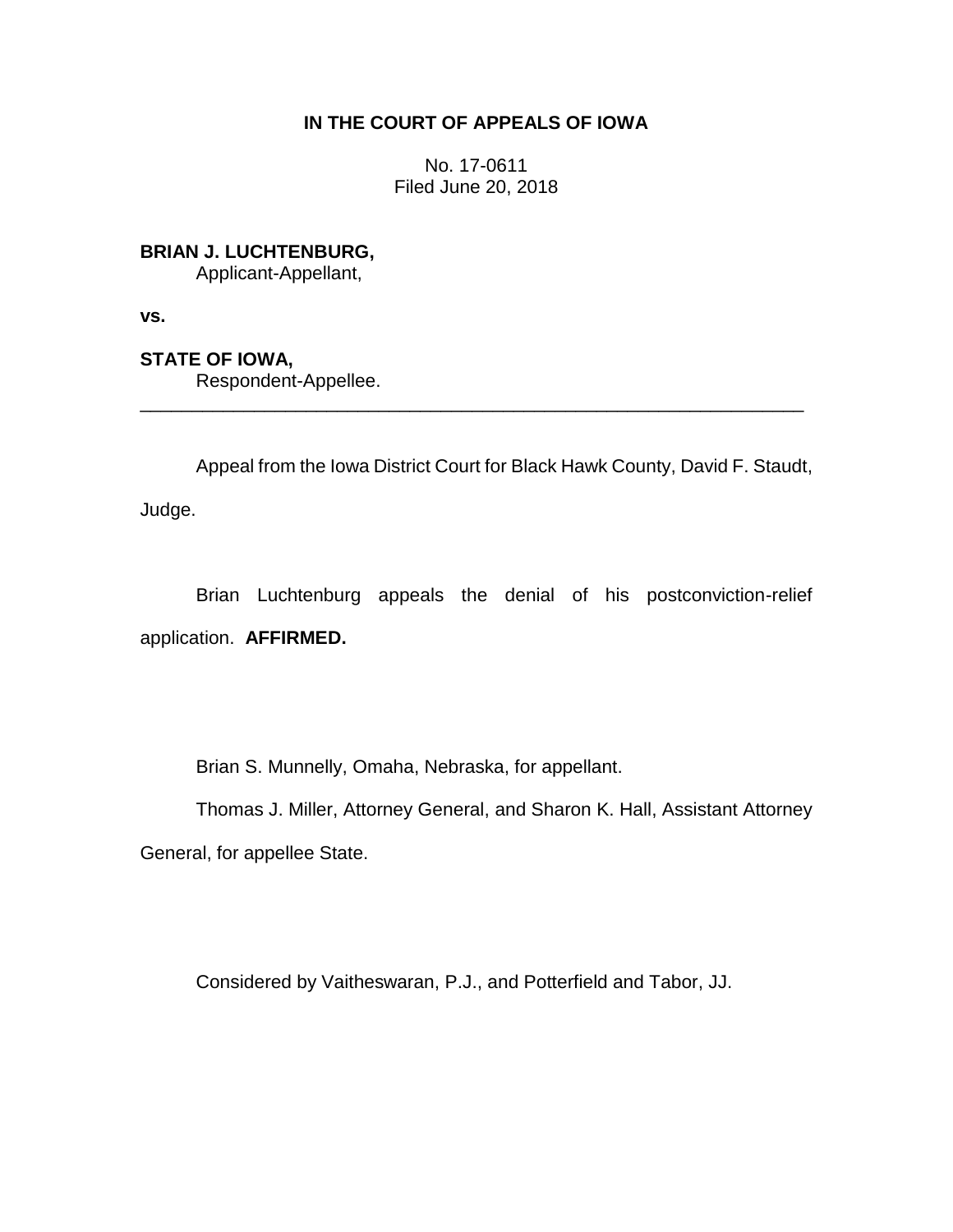# **VAITHESWARAN, Presiding Judge.**

A jury found Brian Luchtenburg guilty of possession of marijuana, possession of methamphetamine, and a drug tax stamp violation as a repeat and habitual offender. On direct appeal, this court affirmed his convictions. *State v. Luchtenburg*, No. 15-0924, 2016 WL 3273869, at \*1 (Iowa Ct. App. June 15, 2016). Luchtenburg subsequently filed a postconviction-relief application, which the district court denied following an evidentiary hearing. In this appeal, Luchtenberg argues his trial attorneys were ineffective in (1) "failing to call [a witness] at the suppression hearing" and "failing to effectively cross-examine [the same witness] at trial," (2) "failing to obtain a video from [a] police car," and (3) failing to raise claimed conflicts of interest of the attorney and judge.

To prevail, Luchtenberg must show (1) deficient performance and (2) prejudice. *See Strickland v. Washington*, 466 U.S. 668, 687 (1984). Our review is de novo. *Diaz v. State*, 896 N.W.2d 723, 727 (Iowa 2017).

# *1) Witness*

 $\overline{a}$ 

Luchtenberg's first claim relates to a woman with a package of marijuana who was stopped by law enforcement officers and who told them she was delivering the package to Luchtenberg and another person at a specified address. See Luchtenberg, 2016 WL 3273869, at \*1.<sup>1</sup> Luchtenberg's attorney did not call the woman to testify at the suppression hearing. In Luchtenberg's view, "[T]rial counsel *could hav*e severely discredited [her] *had he* independently and thoroughly investigated matters." (emphasis added). Had she been called, he argues, "The

 $1$  Our prior opinion contains a more detailed summary of the facts.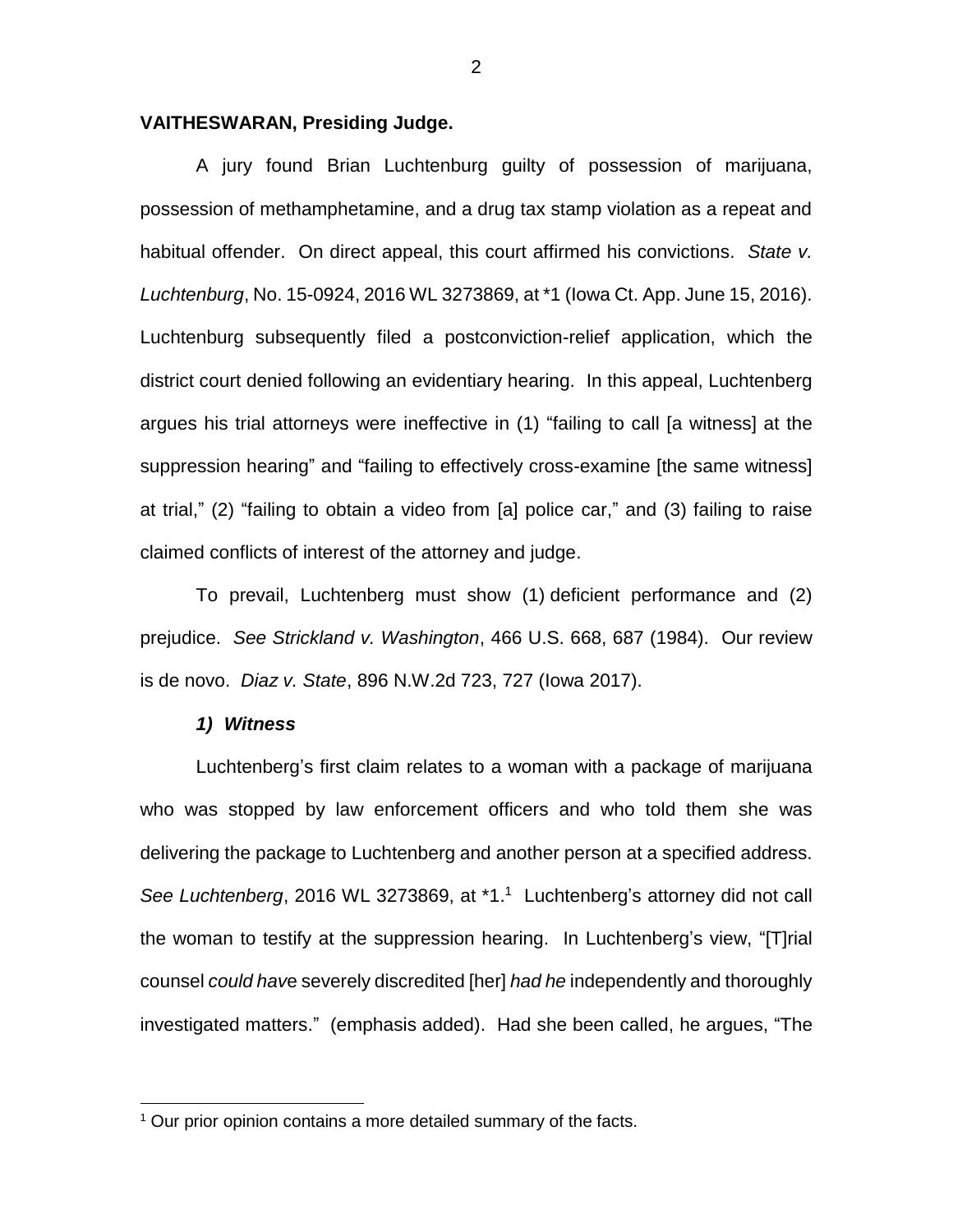information obtained from a thorough cross-examin[ation] . . . would have been useful to corroborate [his] side of the story."

Luchtenberg elaborated on his claim at the postconviction-relief hearing. He testified the woman implicated him to get herself off the hook and to curry favor with the police, who never arrested or charged her. When asked by the court why he wanted her to testify at the suppression hearing, he stated, "[W]e could have proved at that point how unreliable of a witness she is." In response to a follow-up question, he stated,

Well this entire case is based on her receiving a package of drugs through the mail and she threw it in my yard. So the entire case stems from her. I wanted to be able to put her on the witness stand to be able to show that she's the one to receive the package. It was sent to her mother's address, it was sent in the name of her alias, she's got a criminal history, and she was never arrested or charged with any crime. So I wanted to be able to put her on the witness stand to bring all that to the light of day.

Counsel's failure to put the woman on the stand at the suppression hearing does not require reversal because Luchtenberg's attorney elicited the same testimony he could have elicited from the woman through cross-examination of the State's witnesses.

Counsel asked one of the police officers who stopped the woman, "Did you entertain the possibility that she, with this package now in her car, stopped by the police, wants to dump it off, literally and figuratively, onto someone else at someone else's house rather than [i]t being hers, did you consider that?" The officer responded, "That's always a possibility." Defense counsel continued, "So as far as we know, at that point she could just be saving herself in a fashion by saying I'll deliver it, I'll tell these officers that I'm supposed to deliver it somewhere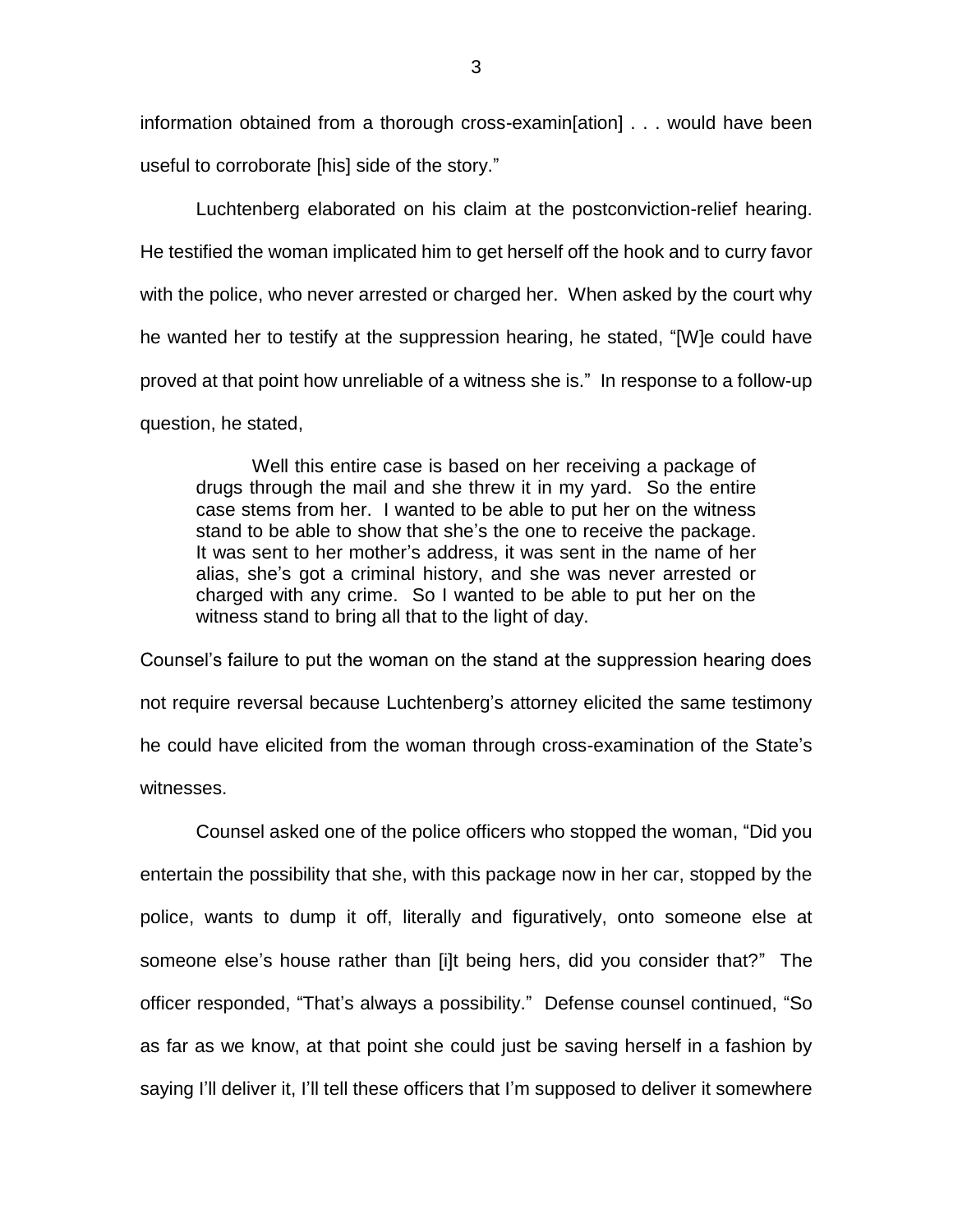else?" The officer testified it was "more probable that she was actually supposed to deliver the package" but conceded the possibility that she was protecting her own interests.

Counsel asked a second officer similar questions. The officer agreed he had no idea if the woman who was stopped was telling the truth or lying "about where [the package] was to be delivered." Later, counsel asked the same officer, "[I]n order to help herself or whatever[,] she said that's not for me, that's going elsewhere?" The officer responded, "Correct."

Defense counsel established the woman's ulterior motive for implicating Luchtenberg and, hence, her unreliability. We conclude Luchtenberg was not prejudiced by counsel's failure to call the woman as a witness at the suppression hearing. *See State v. Hildreth*, 582 N.W.2d 167, 170 (Iowa 1998) (noting cumulative evidence is not prejudicial).

At trial, the defense did call the woman to the stand. While Luchtenberg faults his trial attorney for failing to ask her certain questions, he does not identify those questions. Instead, he broadly suggests his attorney should have impugned the woman's credibility.

Counsel did so. He established the woman entered into an agreement to cooperate with police. As prior counsel had done at the suppression hearing, he suggested the woman had an incentive to foist the package of "high-grade" marijuana onto someone else. Specifically, he established the package was addressed to the woman's mother and retrieved by her from her mother's home. He also established she was the person who connected the package to Luchtenberg. And, in closing argument, he stated, the woman "knew she was in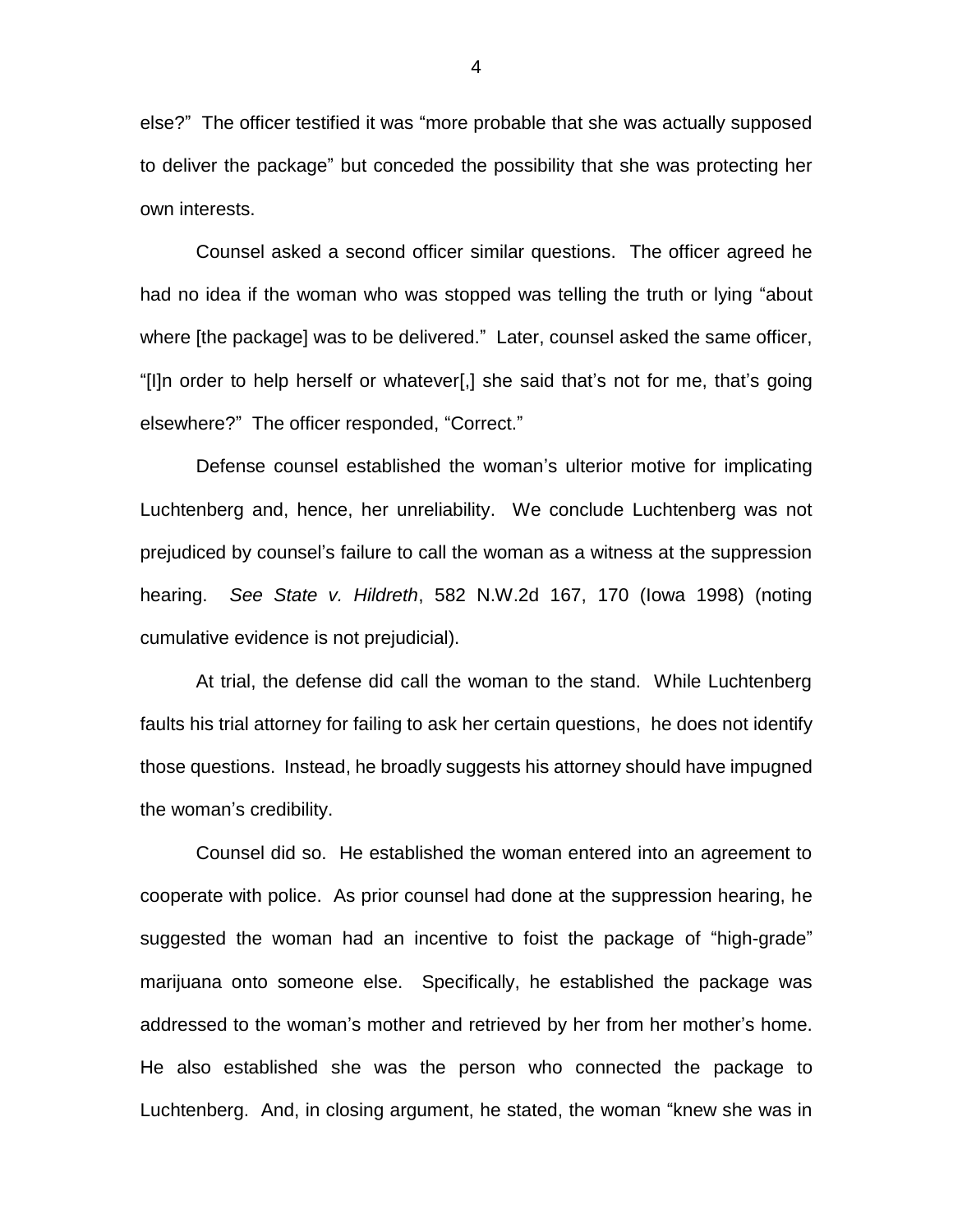a lot of trouble and she better come up with something to save her tail. What better way to do that than to give them the names of two people that had used to be friends with her, she had had a falling-out with, she didn't much care for anymore." We conclude Luchtenberg's trial attorney challenged the woman's reliability, rendering his failure to accept Luchtenberg's assistance non-prejudicial. *See McCoy v. Louisiana*, 138 S. Ct. 1500, \_\_\_ (2018) ("Trial management is the lawyer's province.").

#### *2) Video*

Luchtenburg next asserts his trial attorney was ineffective in "failing to obtain a video from the police car." He contends, "[H]ad his attorney obtained or looked for a dash cam video from the cruiser who was at the scene that day, it would have shown that the package actually was not delivered to his house." At the postconviction-relief hearing, he also claimed the videos would show a second person in the vehicle with the woman who had the package. However, he did not explain how he would benefit from the presence of the other person and he admitted he lacked firsthand knowledge of whether videos even existed. We conclude counsel did not breach an essential duty in failing to request videos.

# *3) Alleged Conflicts*

Luchtenburg contends his first attorney was a friend of a friend of the woman who implicated him, which generated a conflict of interest. "A conflict does not exist just because one party asserts it does." *State v. McKinley*, 860 N.W.2d 874, 880 (Iowa 2015). "[W]e must independently evaluate whether the circumstances show an actual conflict or serious potential for conflict." *Id.*

5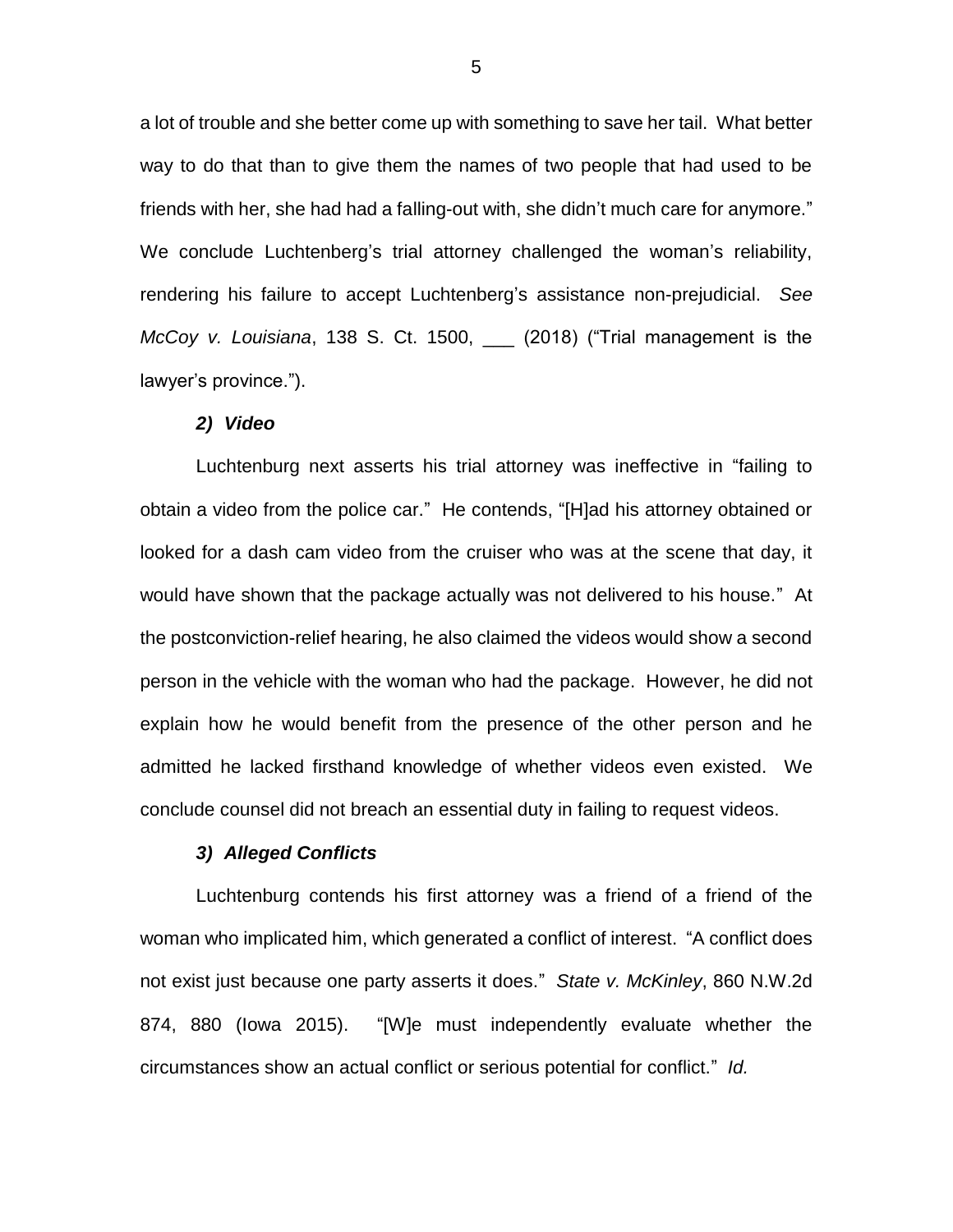In *McKinley*, the court rejected a contention that far more significant contacts than Luchtenburg alleges warranted disqualification of attorneys. *Id.* at 885-86; *see also State v. Mulatillo*, 907 N.W.2d 511, 519-20 (Iowa 2018) (stating that, in determining whether a conflict exists, we consider the "speculative nature of the conflict"). Luchtenberg's assertion of a conflict is entirely speculative. He did not explain how his attorney's friendship with an unnamed person who happened to know the woman with the package engendered "divided loyalties," "adversely affected" his performance, or had the potential to do either. *See McKinley*, 860 N.W.2d at 881. There was no suggestion the attorney knew or represented the woman with the package or gained evidence from the mutual friend that affected his representation of Luchtenberg. We conclude counsel did not breach an essential duty in failing to raise a conflict-of-interest claim.

Luchtenburg next asserts the trial judge also had a conflict because he presided over his codefendant's trial. The general rules regarding judicial conflict and recusal are as follows:

[A] judge should disqualify himself or herself in a proceeding in which the judge's impartiality might reasonably be questioned. This test for disqualification is an objective one. The burden of showing grounds for recusal is on the party seeking recusal. . . . [A] judge's impartiality might be questioned where the judge has a personal bias or prejudice concerning a party. Only personal bias or prejudice stemming from an extrajudicial source constitutes a disqualifying factor. Judicial predilection or an attitude of mind resulting from the facts learned by the judge from the judge's participation in the case is not a disqualifying factor. In addition, actual prejudice must be shown before recusal is necessary.

*State v. Milsap*, 704 N.W.2d 426, 432 (Iowa 2005) (internal quotations and citations omitted).